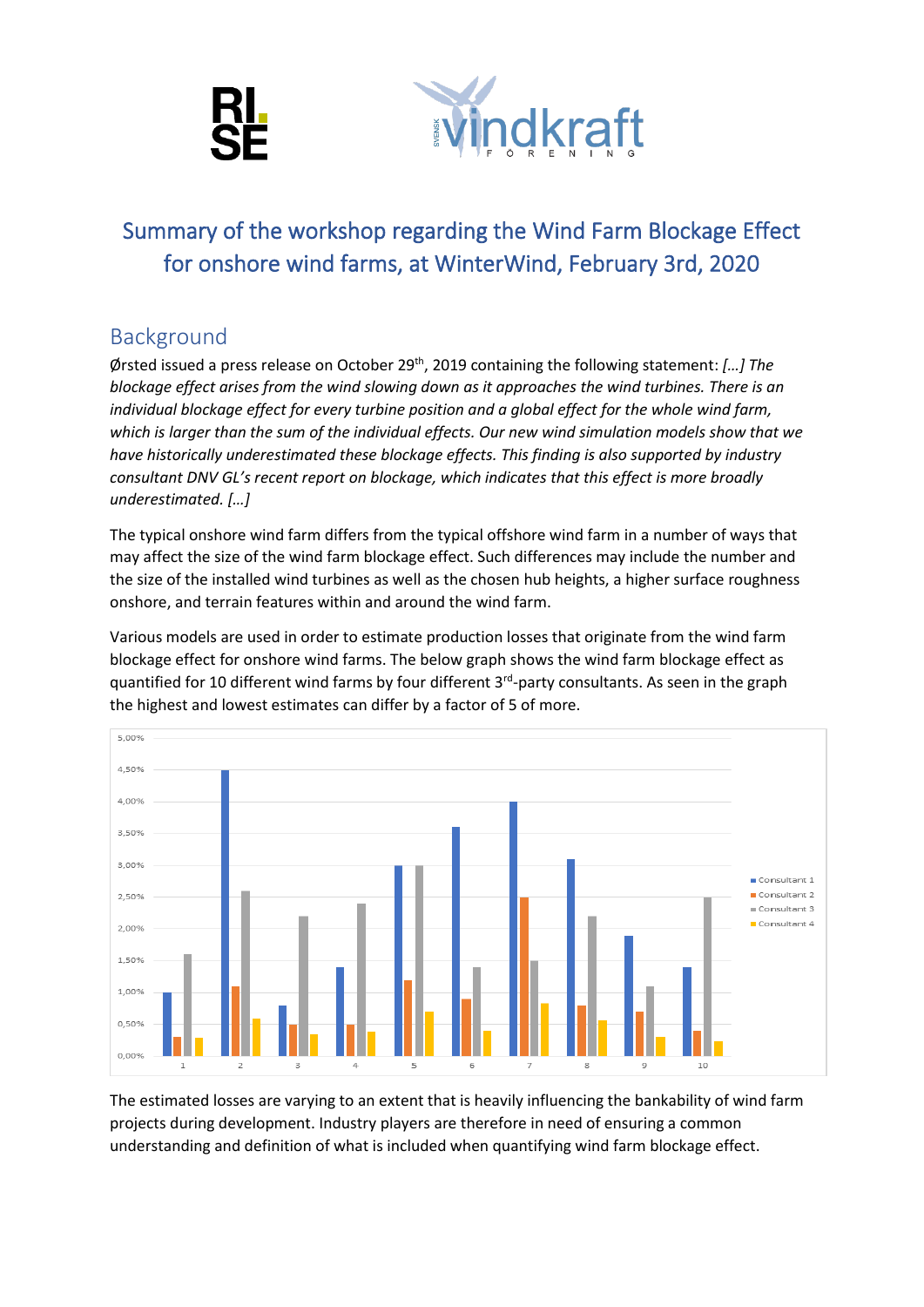RISE and the Swedish Windpower Association therefore invited to a workshop on the *Wind Farm Blockage Effect for onshore wind farms*. The workshop was held at the Winterwind conference in Åre, Sweden on February 3rd, 2020, from 09:00 to 12:00. Approximately 30 participants representing wind turbine manufacturers, project developers, wind farm owners, 3rd party consultants as well as academia, participated in the workshop.

# Summary of the discussions

Welcome

Introduction of all participants

Blockage effect - Introduction & overview of research

Jan-Åke Dahlberg gave an introduction on the blockage effect and showed some key results from his and Antonio Segalini's recent wind tunnel investigations on wind farm blockage effect: [00\\_1\\_56\\_Dahlberg\\_Global\\_blockage\\_offshore\\_onshore\\_reality\\_or\\_myth.pdf](https://windren.se/WW2020/00_1_56_Dahlberg_Global_blockage_offshore_onshore_reality_or_myth.pdf)

Martin de Maré showed some selected results from research regarding blockage: [00\\_1\\_57a\\_de\\_Mare\\_Overview\\_of\\_Blockage\\_Research\\_Pub.pdf](https://windren.se/WW2020/00_1_57a_de_Mare_Overview_of_Blockage_Research_Pub.pdf)

Quantification of blockage by third party consultants

Ivar Rush presented K2 Management's current approach to quantifying the wind farm blockage effect: [00\\_1\\_57b\\_Rush\\_WinterWind2020\\_OnshoreBlockage\\_Pub.pdf](https://windren.se/WW2020/00_1_57b_Rush_WinterWind2020_OnshoreBlockage_Pub.pdf) .

Dr. Bárbara Jiménez Douglas, presented UL International's current approach to quantifying the wind farm blockage effect: [00\\_1\\_57c\\_Jimenez\\_Douglas\\_Wind\\_Farm\\_Blockage\\_Effect\\_03022020\\_Pub.pdf](https://windren.se/WW2020/00_1_57c_Jime%cc%81nez_Douglas_Wind_Farm_Blockage_Effect_03022020_Pub.pdf) .

Morten Lybech Thøgersen presented EMD International's current approach to quantifying the wind farm blockage effect.

Iain Nisbet presented Wood's current approach to quantifying the wind farm blockage effect: [00\\_1\\_57d\\_Nisbet\\_Cumulative\\_Induction\\_Zone\\_Effect\\_Pub.pdf](https://windren.se/WW2020/00_1_57d_Nisbet_Cumulative_Induction_Zone_Effect_Pub.pdf)

Till Beckford presented DNV GL's current approach to quantifying the wind farm blockage effect: [00\\_1\\_57e\\_Beckford\\_Winterwind\\_Blockage\\_Workshop\\_Pub.pdf](https://windren.se/WW2020/00_1_57e_Beckford_Winterwind_Blockage_Workshop_Pub.pdf) .

All the above hyperlinks point to the repository at<https://windren.se/WW2020/> .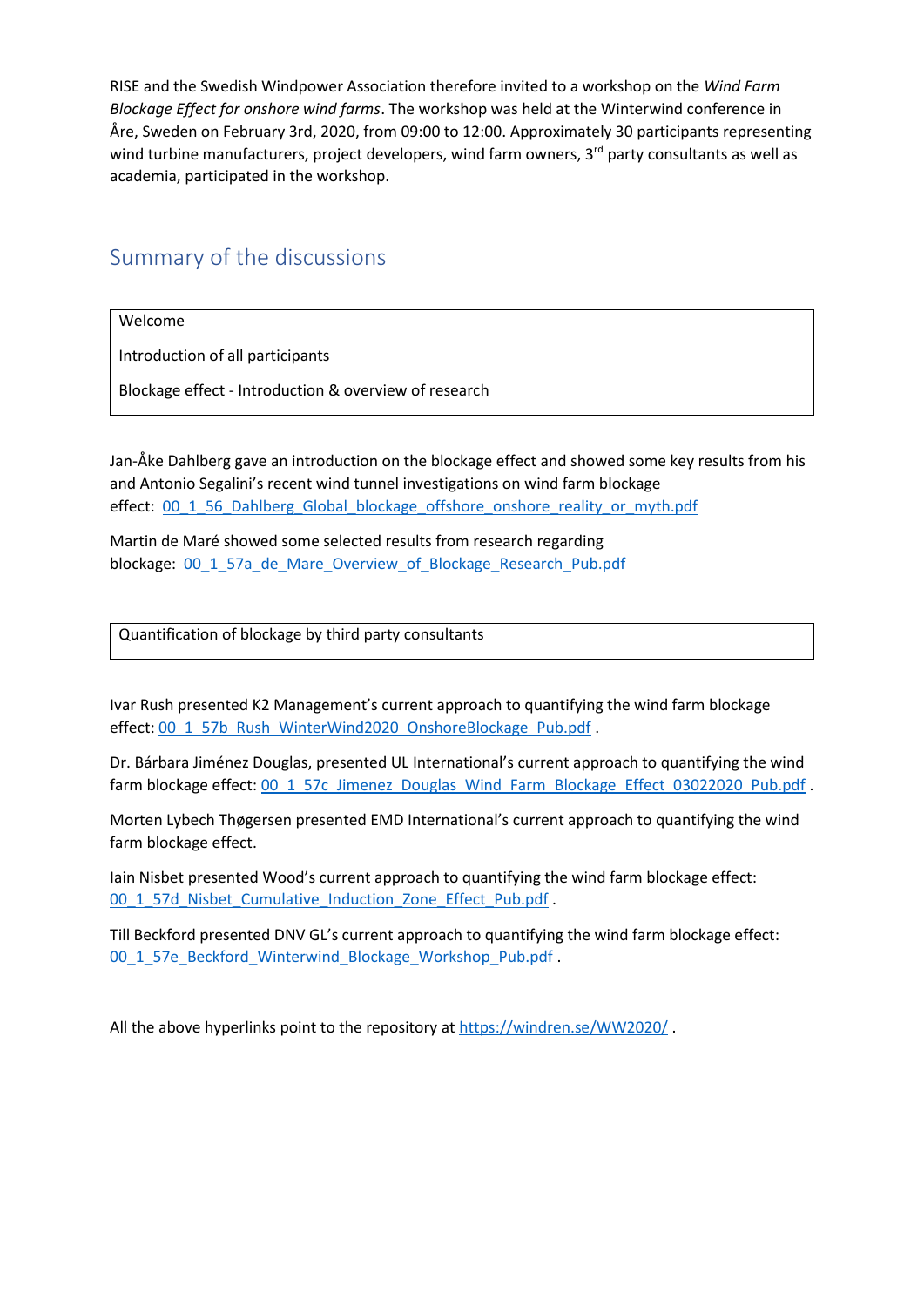#### Workshop on

- Definitions of the blockage effect
- Influencing parameters
- Validation possibilities
- Way forward

### Definitions of the blockage effect

As was highlighted in the overview of research, Feszty et al (2016) showed that a reduction in the incoming wind speed due to blockage doesn't necessarily lead to a reduction in the produced power. For this reason, it was argued in the workshop that it is preferable to base a wind farm blockage effect quantification on the power produced by the wind turbines, and not on the incoming wind speed.

Bleeg et al (2018) described how the wind industry has a history of quantifying wind turbine wakes by comparing the production of waked wind turbines to the production of the un-waked front row wind turbines. In this "wake-only" approach, the front row wind turbines are assumed to produce the same amount of power as a wind turbine operating in isolation would produce. If the wind farm influences the production of the front row wind turbine, the wake-only paradigm will propagate this bias to the waked wind turbines. In the paper, the following steps were proposed for arriving at a wind farm blockage correction:

- 1. For the un-waked wind turbines set  $P_{WO} = P_I$ . Here  $P_I$  denotes what a wind turbine would have produced if the rest of the wind farm was not present.
- 2. For wind turbines in wake of other wind turbines set  $P_{WO} = P \cdot \left(\frac{\sum P_{WO}}{\sum P}\right)$  $\left(\frac{FWO}{\Sigma\,P}\right)_{unwaked\, waking\,WTGs}$

As indicated only front row wind turbines that wake downstream wind turbines, are included when calculating the factor on right hand side.

3. A wind farm blockage correction, for a particular wind speed and wind direction, is now defined as  $\frac{\sum P}{\sum P_{WO}}$  .

The most popular terms to use for the above metric were:

- *Wind-farm-scale Blockage*
- *Wind farm Blockage*

while the following terms garnered only limited backing by the workshop participants:

- *Wind farm Upstream Interaction,*
- *CIZE (Cumulative induction Zone Effect)*
- *Global Blockage.*

#### *Comments in the workshop:*

- *How does this definition interact with power performance measurements/definitions for the front turbines? Is there a risk of double counting?*
- *Ideally wake and blockage (or downstream and upstream turbine interaction effects) should be treated in unison since it is challenging to separate the two effects in a stringent way.*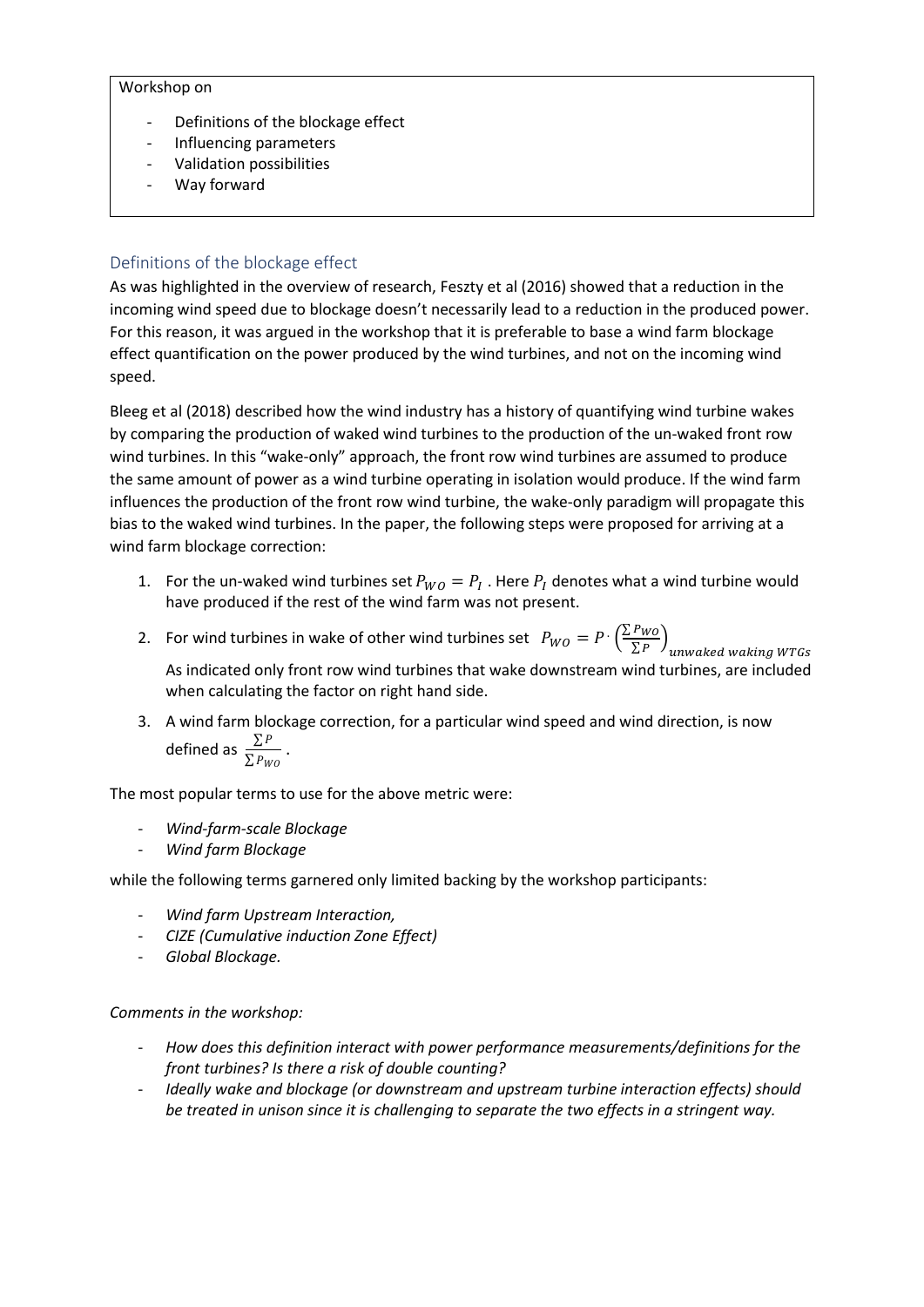### Influencing parameters

There was limited time in the workshop to discuss the parameters believed to influence the wind farm blockage effect one-by-one in detail. Here is therefore a list of parameters mentioned by the presenters and participants during the workshop:

- Boundary layer height
	- o Mentioned as potentially important in the presentation from UL.
- Hub height (in relation to rotor diameter)
	- o Important factor according to the presentations from DNV and Wood.
- Installed capacity and number of wind turbines
	- o Important factor according to the presentation from UL.
	- o Limited influence according to the presentation from DNV.
- Number of rows in the main wind direction
	- o Experiments in presentation by Jan-Åke Dahlberg indicated that the amount of wind farm blockage leveled out after approximately 5 wind turbine rows.
	- o Important factor according to the presentation from UL.
- Stability of the boundary layer
	- o Important factor according to presentations from DNV and Wood
	- o See also e.g. Allaerts and Meyers (2017)
	- Stratification of the free atmosphere above the boundary layer
		- o Important factor according to Wu and Porté-Agel (2017)
- Terrain complexity
	- o Important factor according to the presentations from DNV and UL.
- Turbulence intensity and surface roughness
	- $\circ$  Experiments in presentation by Jan-Åke Dalbergs indicated increasing wind farm blockage effect with turbulence intensity.
	- o Important factor according to the presentation from UL.
	- o Low importance according to the presentation from DNV.
- Wake losses
	- $\circ$  Used by several 3<sup>rd</sup> party consultants as input to the wind farm blockage quantification.
- Wind rose and layout shape
	- o Important factor according to the presentation from UL.
	- o Low importance, unless extremely directional wind rose and layout, according to the presentation from DNV.
- Wind turbine density
	- o Important factor according to the presentations from DNV and Wood.
	- o Important factor also according to presentation by Jan-Åke Dahlbergs where the following definition of turbine density was used  $\frac{S_xS_y}{D^2}$ , where  $S_x$  and  $S_y$  are the turbine spacings in the grid layout, and  $D$  is the rotor diameter. There was no discussion in the workshop for how turbine density is defined for non-grid layouts.
- Wind turbine thrust-curve and wind speed distribution
	- o Important factor according to the presentation from DNV.